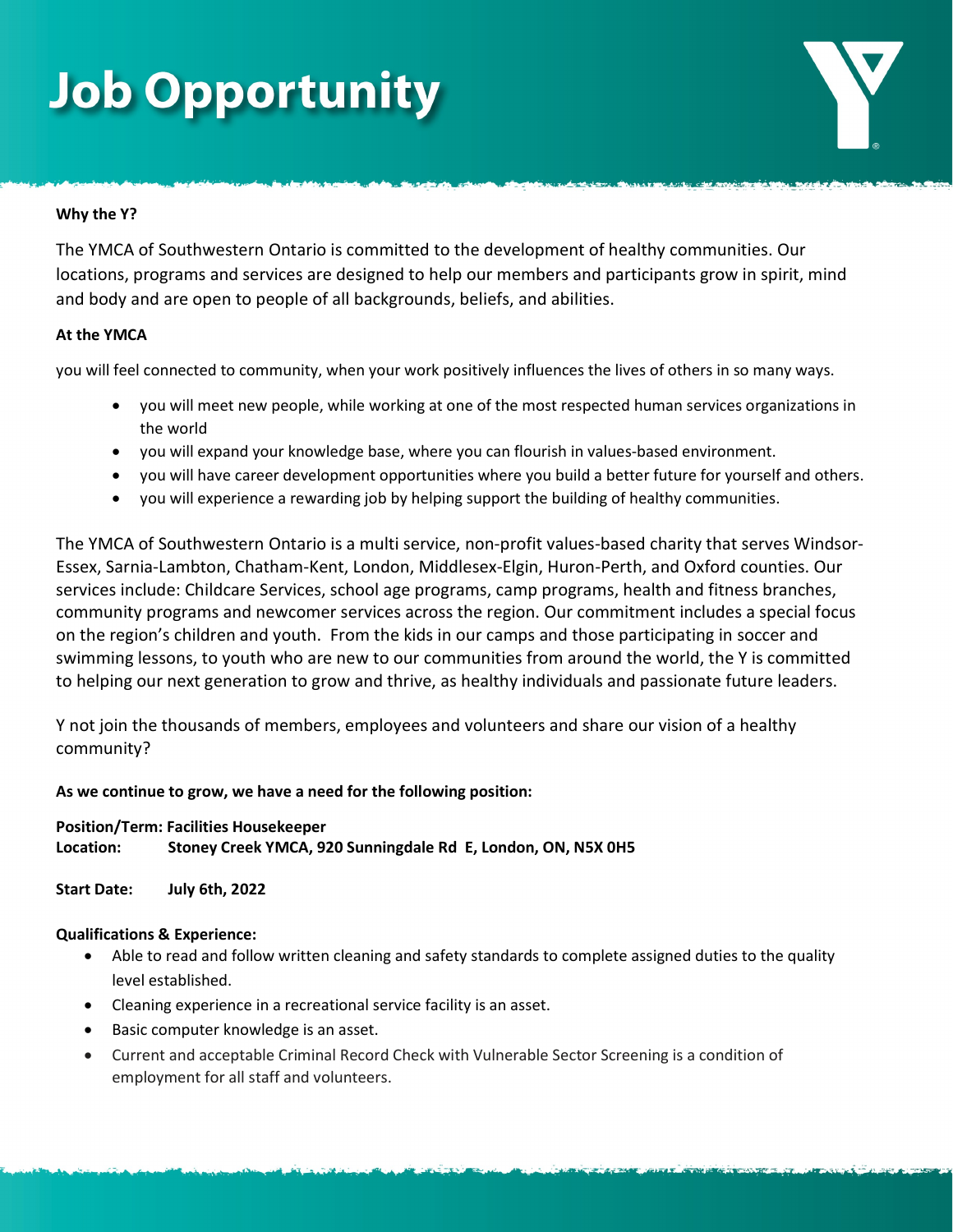# **Job Opportunity**

 It is a YMCA of Southwestern Ontario requirement that all employees and volunteers be fully vaccinated against COVID-19. Exemptions will be granted upon receipt of acceptable proof of a permissible Human Rights Code ground.

### Compensation/Benefits:

- A YMCA personal membership at our health and fitness branches
- A discount on our Childcare and Camp programs
- Vacation entitlement in accordance with the employment standards regulations
- May be entitled to up to 12 paid personal days– applicable with position and contract length.
- Benefits package -applicable with position and contract length

### Schedule:

 This position is being offered through the Canada Summer Jobs program. The applicant must be between the ages of 15-30. This position is from Monday to Friday. The hours will be 8:30am-4:00pm. The contract is for 8 weeks.

### Responsibilities:

- YMCA of Southwestern Ontario policy and procedures
- Act as a YMCA ambassador, demonstrating YMCA core values in your daily work.
- Carry out all cleaning tasks as assigned in members' space, back-of-house spaces and exterior spaces.
- Identify efficient methods and products to be used in the course of carrying out routine cleaning tasks to ensure desired results.
- Physical requirements related to lifting weight in excess of 20 pounds, i.e. furniture to access areas that are not cleaned regularly, clutter, garbage removal, etc.
- Consistently work towards meeting and exceeding standards as defined by the YMCA: Priority S.A.M. evaluation program.
- Operation of vacuums, floor polishers, and regular use of various chemical cleaning agents.
- Cleaning responsibilities are limited primarily to indoors, however, cleaners are expected to assist with outdoor seasonal tasks, garbage removal and grounds keeping duties as required.
- Incumbent is required to be highly mobile, must be circulating throughout building, little time to rest.
- Majority of the job is done while standing.
- Any Duties assigned to you by your supervisor.

### To Apply:

- 1. In your cover letter, specifically state the position you are applying for and location. Please include specific information detailing how you meet the qualifications we require for this position.
- 2. Submit your cover letter, resume, and applicable attachments to tim.ellis@swo.ymca.ca:

We thank all applicants for their interest; however only those selected for an interview will be contacted.